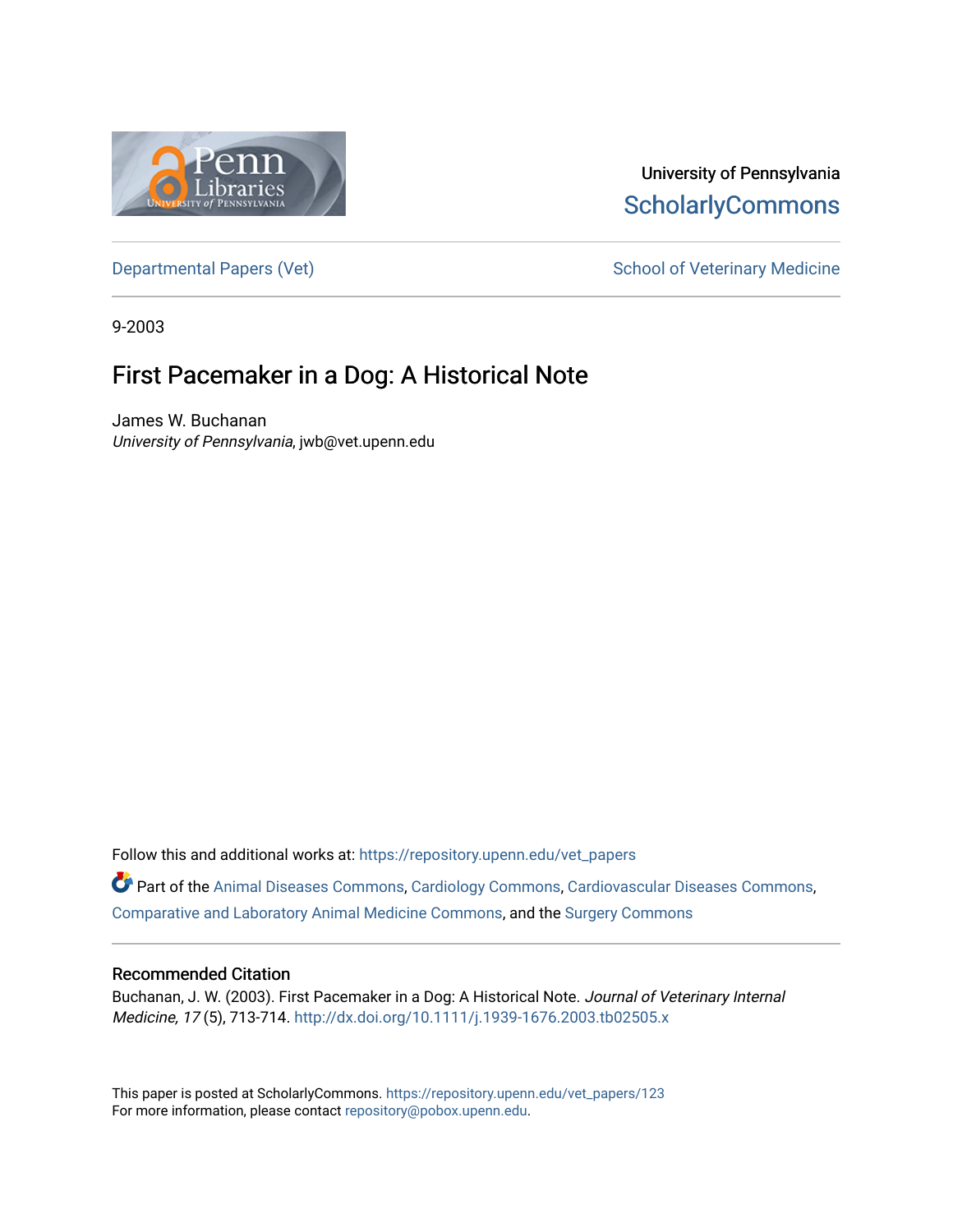## First Pacemaker in a Dog: A Historical Note

#### Abstract

The 1st Pacemaker used clinically in a 10-year-old male Basenji dog was implanted in 1967 because the dog had recurrent congestive heart failure because of complete heart block. A fixed-rate (now called VOO) 70-beats per minute (bpm), bipolar pacemaker was placed in the left paralumbar fossa and 2 leads were passed subcutaneously and attached to the left ventricular epicardium through a separate thoracotomy.

### **Disciplines**

Animal Diseases | Cardiology | Cardiovascular Diseases | Comparative and Laboratory Animal Medicine | Surgery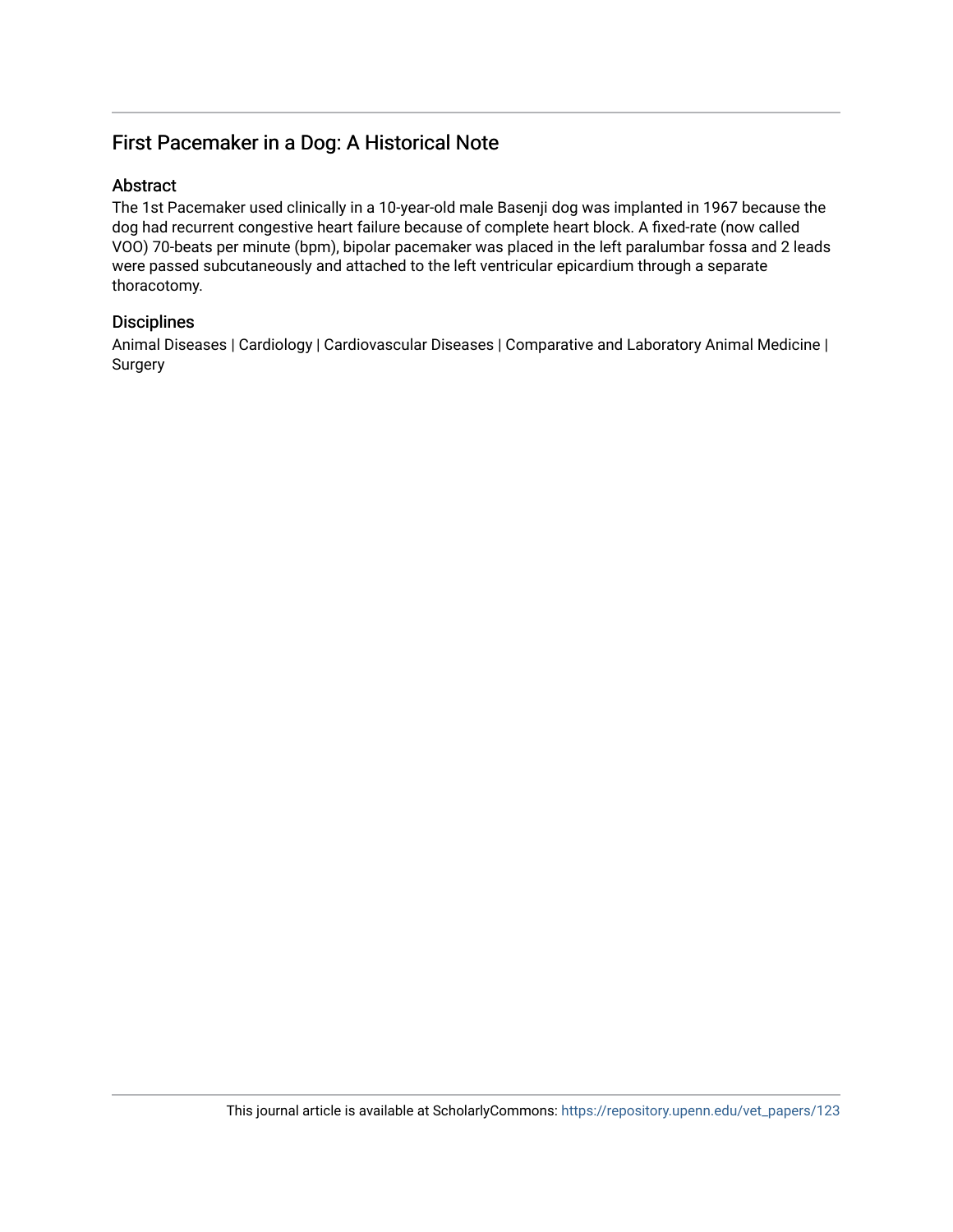*J Vet Intern Med* 2003;17:713–714

### **First Pacemaker in a Dog: A Historical Note**

James W. Buchanan

The 1st pacemaker used clinically in a 10-year-old male<br>Basenji dog was implanted in 1967 because the dog had recurrent congestive heart failure because of complete heart block.<sup>1</sup> A fixed-rate (now called VOO) 70-beats per minute (bpm), bipolar pacemakera was placed in the left paralumbar fossa and 2 leads were passed subcutaneously and attached to the left ventricular epicardium through a separate thoracotomy (Fig 1). The pacemaker had been removed from a human patient who died 6 months after its implantation. The pacemaker was manufactured in 1966 and had a design life of 2 years. The remaining battery life of the pacemaker was estimated to be 18 months on the basis of radiographic clarity of insulation in the self-contained mercury batteries (Fig 2; W.M. Chardack, personal communication). Electrocardiograms were recorded every 6 months and the pacemaker functioned normally at 70 bpm for 5 years and 4 months, even though the battery insulation showed progressive, extensive corrosion (Fig 2). The dog began fainting at this time, and its heart rhythm became irregular. The pacing rate increased from 76 to 124 bpm over the next 2 months, indicating battery failure according to the manufacturer. Fainting, sometimes described as convulsions, occurred several times a day. An electrocardiogram confirmed that the heart rate increase was due to an accelerated pacing rate and fainting was due to intermittent loss of capture by the pacemaker characterized by periods

*From the Section of Cardiology, School of Veterinary Medicine, University of Pennsylvania, Philadelphia.*

*Reprint requests: Dr James W. Buchanan, School of Veterinary Medicine, University of Pennsylvania, 3900 Delancey, Philadelphia, PA 19104; e-mail: jwb@vet.upenn.edu.*

*Submitted October 17, 2002; Revised January 15, 2003; Accepted February 28, 2003.*

*Copyright*  $\odot$  *2003 by the American College of Veterinary Internal Medicine*

*0891-6640/03/1705-0015/\$3.00/0*



**Fig 2.** Radiographs of pacemaker in situ 15 months after implantation (left) and 5-½ years after implantation (right). The radiolucent central cores and insulating rings between electrode cylinders in the batteries became filled by corrosion material (arrows) leading to battery failure.

of asystole lasting 10 to 20 seconds followed by a ventricular escape rhythm.

The dog (Fig 3) was still in good physical condition at 15-½ years of age, and surgery was performed to replace the pacemaker. No adhesions were observed on the silicone-covered pulse generator, and it was lifted easily out of a connective tissue pocket (Fig 4). A temporary pacemaker was not available and cardiac arrest occurred as expected when the pacemaker was disconnected (Fig 5). The heart stopped for 22 seconds before the 1st ventricular escape beat occurred. A 2nd escape beat occurred 5.5 seconds later and was followed by subsequent beats after progressively shorter intervals stabilizing at 25 beats/min within the next 30 seconds. The replacement pacemaker was attached to the existing leads and placed in the old generator pocket after cutting small holes in the ventral aspect of the fibrous pocket to



**Fig 1.** Lateral radiograph made 5 weeks after surgery in 1967. The pacemaker was positioned between the internal and external abdominal oblique muscles in the left paralumbar fossa. (J Am Vet Med Assoc 1968;152:1099–1109; with permission.)



**Fig 3.** Photograph of the dog at 15-½ years of age 1 week after pacemaker replacement.